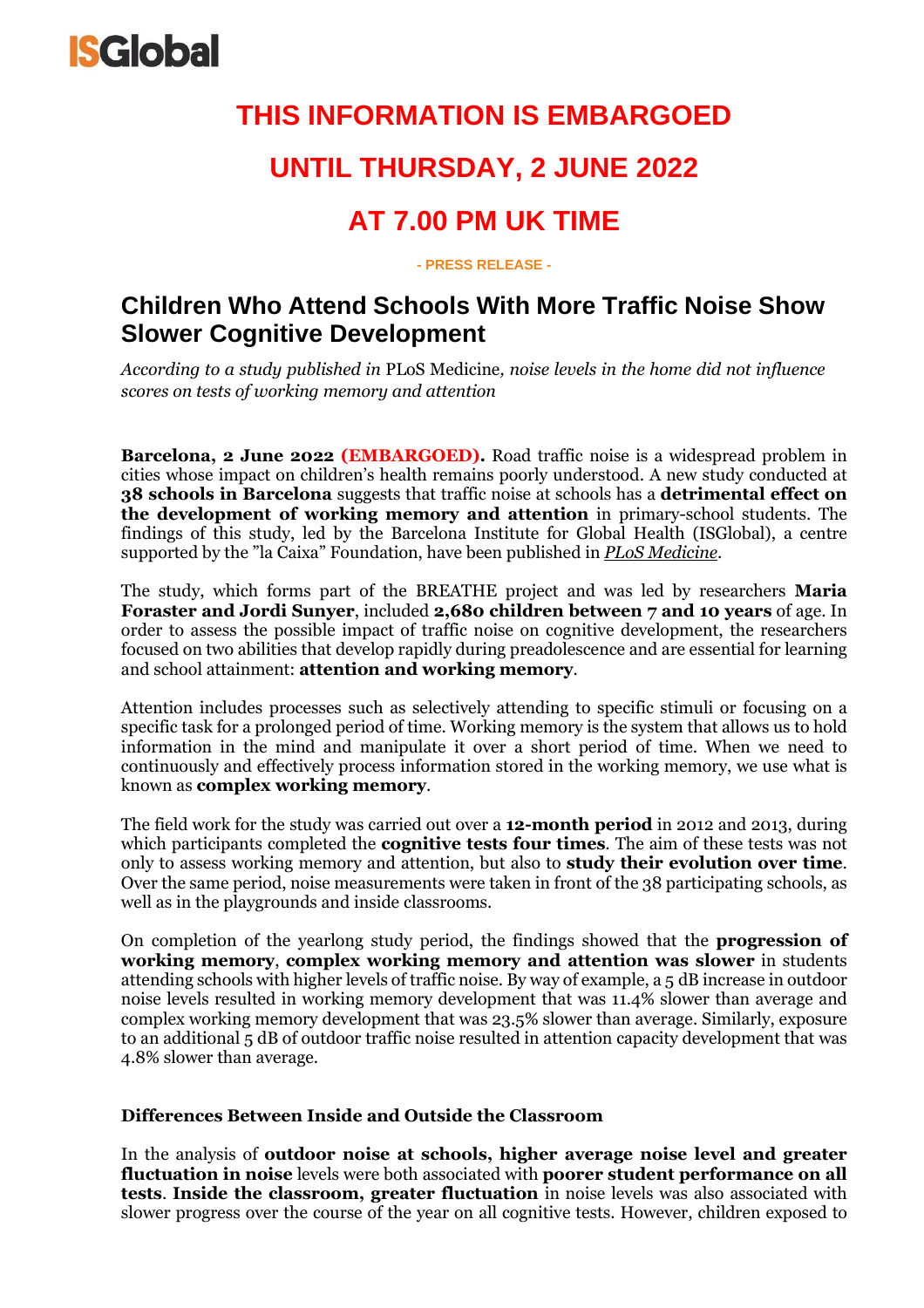

higher average classroom noise levels over the course of the year performed worse than students in quieter classrooms only on the attention test, but not on the working memory tests.

"This finding suggests that noise peaks inside the classroom may be more disruptive to neurodevelopment than average decibel level," commented ISGlobal researcher **Maria Foraster**, lead author of the study. "This is important because it supports the hypothesis that noise characteristics may be more influential than average noise levels, despite the fact that current policies are based solely on average decibels."

"Our study supports the hypothesis that childhood is a vulnerable period during which external stimuli such as noise can affect the rapid process of cognitive development that takes place before adolescence," explained ISGlobal researcher **Jordi Sunyer**, last author of the study.

#### **Noise Exposure at Home**

The researchers used the 2012 road traffic noise map of the city of Barcelona to estimate the **average noise level at each participant's home**. In this case, however, **no association was observed** between residential noise and cognitive development.

"This could be because noise exposure at school is more detrimental as it affects vulnerable windows of concentration and learning processes," commented **Maria Foraster**. "On the other hand, although noise measurements were taken at the schools, noise levels at the children's homes were estimated using a noise map that may be less accurate and, in any case, only reflected outdoor noise. This, too, may have influenced the results."

The study adds to the body of evidence on the effects of transport on children's cognitive development, which to date have been observed at schools exposed to aircraft noise as well as at schools exposed to [traffic-related](https://www.isglobal.org/en/-/children-who-attend-schools-nearby-traffic-show-a-lower-cognitive-development) air pollution. The researchers underscored the need for further studies on road traffic noise in other populations to determine whether these initial findings can be extrapolated to other cities and settings.

#### **Reference**

Foraster M, Esnaola M, López-Vicente M, Rivas I, Álvarez-Pedrerol M, Persavento C, et al. (2022) Exposure to road traffic noise and cognitive development in schoolchildren in Barcelona, Spain: A population-based cohort study. PLoS Med 19(6): e1004001. [https://doi.org/10.1371/journal.](https://doi.org/10.1371/journal.%20pmed.1004001) [pmed.1004001](https://doi.org/10.1371/journal.%20pmed.1004001) 

#### **About ISGlobal**

The Barcelona Institute of Global Health (ISGlobal) is the result of an innovative alliance between the "la Caixa" Foundation and academic and government institutions. The Institute was set up to contribute to the work undertaken by the international community to address global health challenges. ISGlobal has consolidated a hub of excellence in research and medical care that has its roots in work first started in the world of health care by the Hospital Clínic and the Mar Health Park and in the academic sphere by the University of Barcelona and Pompeu Fabra University. ISGlobal's work model is based on generating knowledge through its scientific programmes and research groups and translating this knowledge into practice and policy through its Education, Policy and Global Development departments. ISGlobal is accredited as a Severo Ochoa Centre of Excellence and is a member of CERCA, the Catalan Government's network of research centres.

#### **ISGlobal Press Department**

Pau Rubio